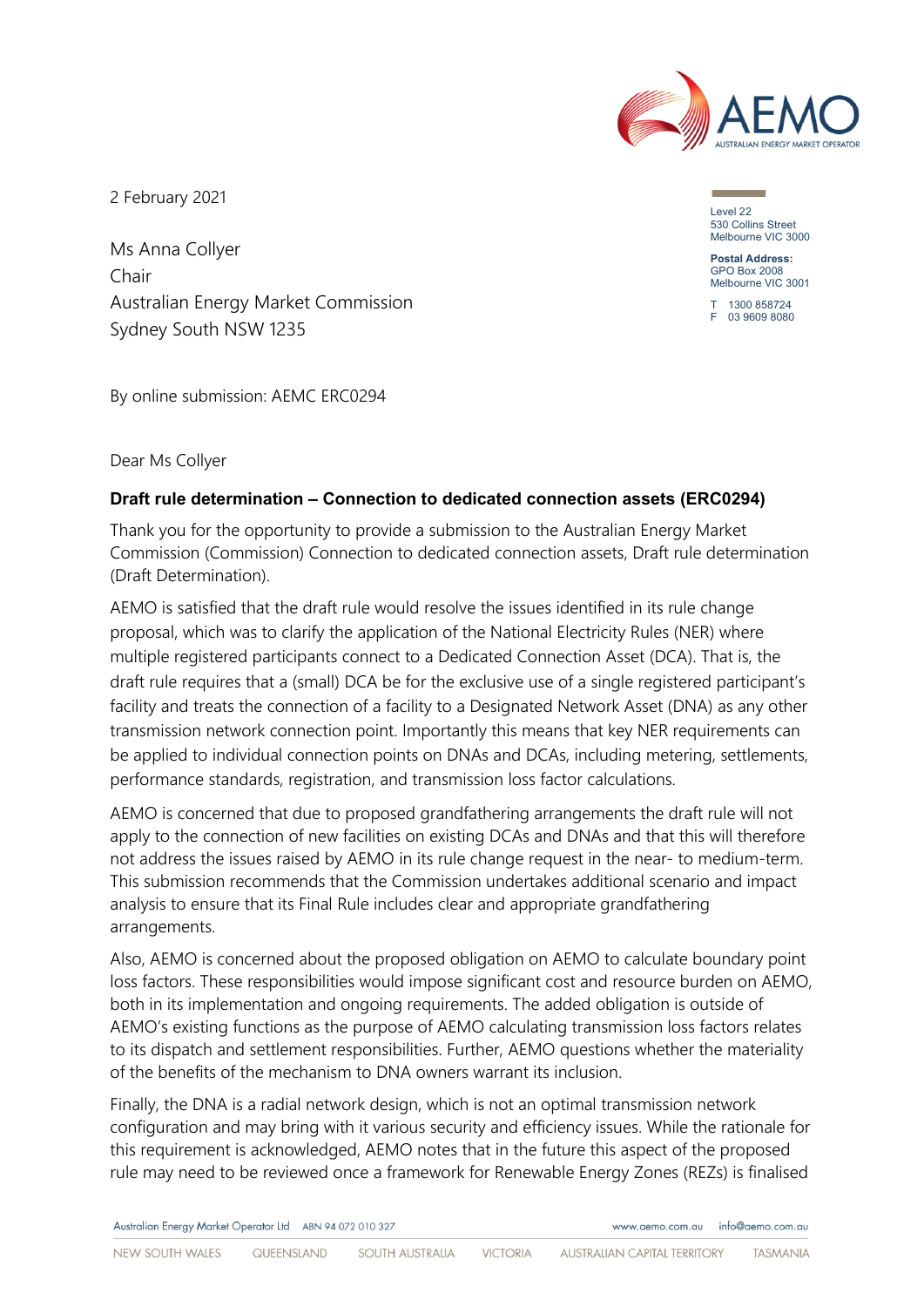

or its outcomes clearer. Further, there is a chance that the proposed rule will incentivise further development of, or on, radial assets which may exacerbate the risks of such configurations. At this point however, it is too early to incorporate Energy Security Board (ESB) REZ elements into this rule change or to otherwise contemplate these changes. The REZ framework will need to consider how it will operate alongside, or converge with, the DNA framework over time; and the DNA framework may need to be reviewed in the future to enable optimised network configurations.

We would welcome the opportunity to discuss the matters raised in this submission further. Should you have any questions, please contact Kevin Ly, Group Manager Regulation at kevin.ly@aemo.com.au

Yours sincerely

Violette Mouchaileh Chief Member Services Officer Member Services

ATTACHMENT 1: AEMO Submission to the Draft Determination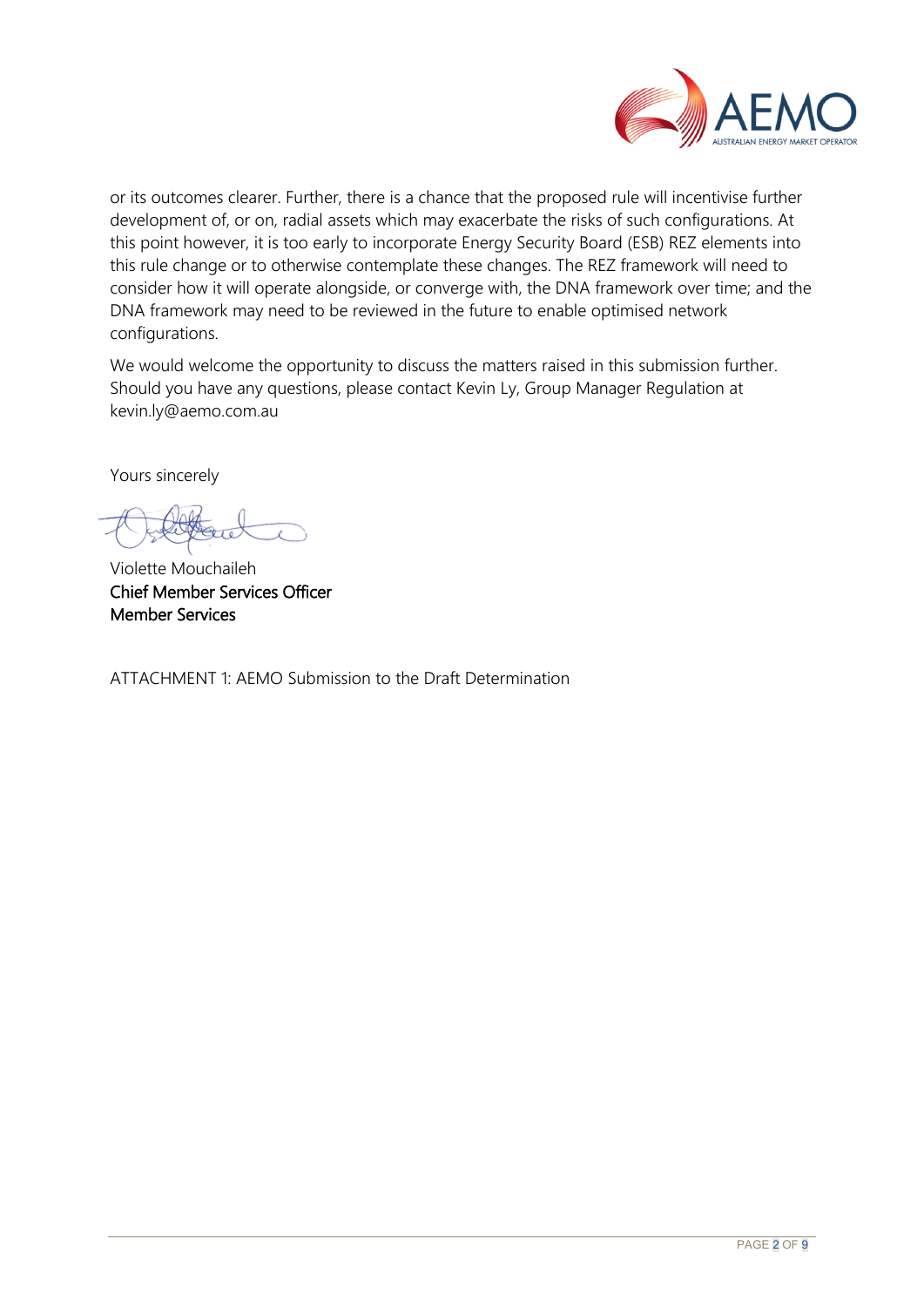

# ATTACHMENT 1: AEMO SUBMISSION TO THE DRAFT RULE DETERMINATION – CONNECTION TO DEDICATED CONNECTION ASSETS (ERC0294)

While the Commission included a number of elements in its more preferable draft rule that were not in AEMO's proposed rule, the Connection to dedicated connection assets draft rule determination (Draft Determination) proposes a design which should address the risks and clarify the arrangements where more than one proponent seeks connection to a DCA.

At the highest level, the Draft Determination proposes the following elements which will address the issues raised in AEMO's rule change proposal:

- Treat large  $DCAs<sup>1</sup>$  $DCAs<sup>1</sup>$  $DCAs<sup>1</sup>$  as part of the transmission network, meaning that NER arrangements for connection points on the transmission network extend to points connecting a facility to those assets without modification;
- Redefine connection points, such that "connection point" no longer permits inclusion of an 'identified user group'; and
- Redefine large DCAs as 'designated network assets' (DNAs) which replaces the prior concept of a large DCA, and establishes new contestability arrangements, including the requirement for a Transmission Network Service Provider (TNSP) to operate and maintain that asset.

AEMO is satisfied that the overall design of the draft rule should achieve the objectives of its rule change request. There are a number of issues, however, that AEMO recommends should be further considered by the Commission before making its Final Determination.

AEMO's submission addresses:

- 1. Grandfathering arrangements implications of excluding existing connection assets from the new framework, particularly where a proponent seeks to connect an additional facility to an existing DCA;
- [2](#page-2-1). Multiple connecting parties on a (small)  $DCA<sup>2</sup> -$  inconsistency between the draft rule and Draft Determination regarding whether multiple facilities may connect to a (small) DCA;
- 3. Boundary point establishment issues financial, resource and market system impacts on AEMO functions if required to determine boundary point loss factors;
- 4. Performance standards requirements differences differences in performance at the facility connection point and the connection of the DNA to the shared transmission network may arise due to degradation between those points;
- 5. Removal of Dedicated Connection Asset Service Provider requirements (DCASP) implications of removing obligation on DCASP to register assets;
- 6. Renewable Energy Zone (REZ) alignment alignment with Energy Security Board's (ESB's) REZ work and the potential need for further amendments in the future; and
- 7. **Timeframes** the capacity of AEMO to comply with its obligations under the proposed six month transitional period.

<span id="page-2-0"></span><sup>1</sup> Under existing DCA definition

<span id="page-2-1"></span><sup>2</sup> AEMO notes the new definition for DCA under the proposed rule but will use "(small)" DCA in this submission for the avoidance of doubt.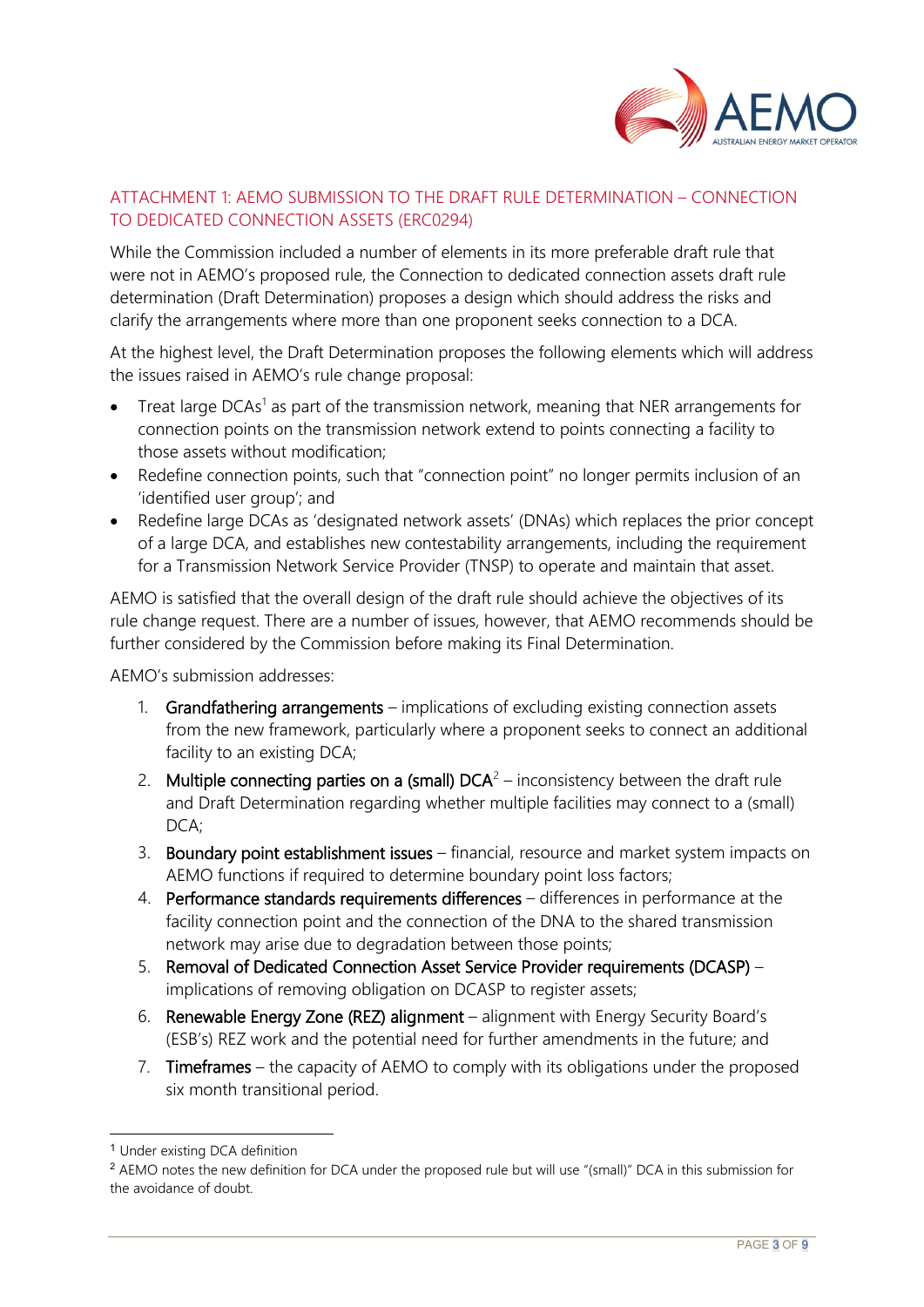

### 1. Grandfathering arrangements

The Commission has indicated that the proposed framework would not apply to DCA assets under a Pre-TCAPA<sup>[3](#page-3-0)</sup> Connection Agreement should an amendment to that connection agreement be sought by a Transmission Network User<sup>[4](#page-3-1)</sup>. AEMO is concerned that the objectives of the rule change may not be achieved where additional new facilities connect to these existing DCA assets and requests that the Commission further consider the implications.

#### Application of proposed framework to new connections on existing assets

A significant number of connection assets meeting the proposed definitions for DNAs and DCAs have been established under pre-TCAPA Connection Agreements. To illustrate, 140 Existing DCAs were registered with the AER at the commencement of the TCAPA rule, with 11 of these being Large DCAs.

Potentially, these existing DCAs could have new facilities connected. If this occurred, the issues identified in AEMO's rule change would arise because a single connection point would exist with multiple connecting proponents. In AEMO's view the new arrangements should also address the identified issues on existing connection assets, not just future assets established under the proposed framework.

The Draft Determination provides rationale as to why the proposed framework should not apply to a change of connection agreement to accommodate a network augmentation. For example, if a transmission network user, connected through an 'Existing DCA' with a route length exceeding 30km, sought to upgrade the capacity of the line, application of the proposed rule would impose onerous new obligations for the relevant transmission network user<sup>[5](#page-3-2)</sup>.

AEMO acknowledges this issue, however, the Draft Determination is silent on whether it is appropriate that an amendment to a connection agreement to accommodate the connection of an additional facility to an existing DCA should trigger the application of the proposed rule. Given the issues raised regarding current arrangements and their application to multiple facilities connecting to a DCA, AEMO recommends the Commission give further consideration to this scenario, and explicitly clarify the arrangements that would apply.

#### Application of proposed framework to DNA established under TCAPA

The Draft Determination noted that there have been no DNAs established under the TCAPA (i.e. large DCAs now meeting the proposed definition of DNA) and therefore transitional arrangements for these assets would not be necessary. In November 2020, one large DCA was registered, hence the Commission will need to address grandfathering arrangements for this.

<span id="page-3-0"></span><sup>3</sup> National Electricity Amendment (Transmission Connection and Planning Arrangements) Rule 2017, which commenced operation on 1 July 2018.

<span id="page-3-1"></span><sup>4</sup> 11.[xxx].3 under Schedule 5 of the Draft National Electricity Amendment (Connection to dedicated connection assets) Rule 2021.

<span id="page-3-2"></span><sup>5</sup> AEMC, Connection to dedicated connection assets, Draft rule determination, 26 November 2020, p.111.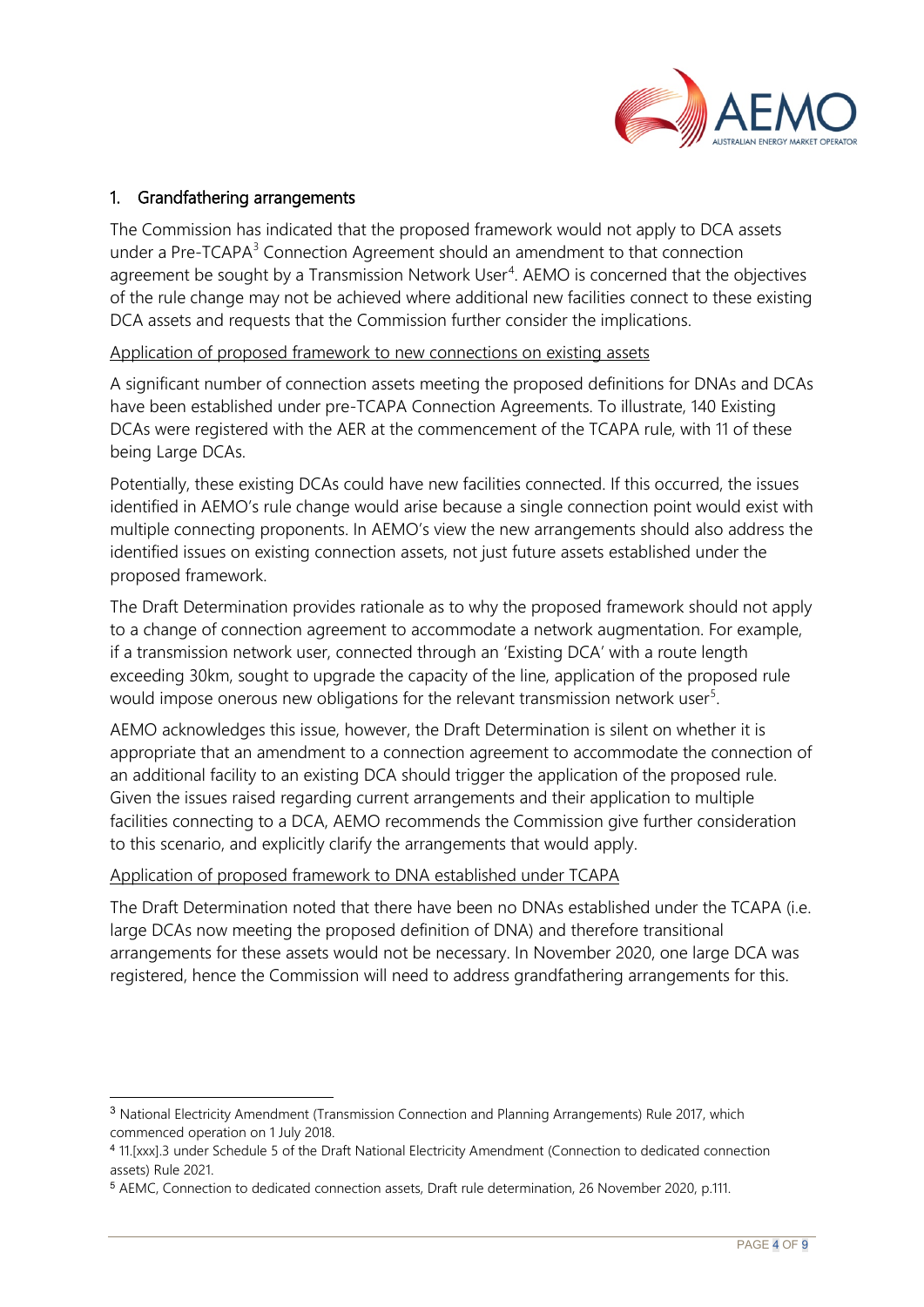

### Further analysis to inform final determination

The implications of this rule are complex and AEMO recommends further analysis is undertaken using scenarios, e.g. to accommodate the connection of an additional facility to an existing DNA. Undertaking scenario analysis to better understand the implications of the various scenarios that could arise, and the appropriateness of the new framework to these scenarios, will be critical to optimising this rule for all participants.

Consideration could be given to the framework under which the connection asset was established; the driver for a change to the service under the connection agreement (e.g. augmentation, additional facility, voluntary treatment of DCA as DNA); and classification as either DNA or (small) DCA. Impacts of the above scenarios in terms of the application of key NER requirements and ability to address issues raised the AEMO; application to existing versus intending facilities; application to various commercial arrangements.

This may assist the Commission to set out a clear position on various scenario combinations. For example, under which scenarios (or combination of scenarios) it is appropriate for grandfathering arrangements to apply; or how the asset should be treated on triggering the cessation of those grandfathering arrangements under the NER savings and transitional rules<sup>[6](#page-4-0)</sup>.

AEMO would be pleased to support the Commission with this scenario and impact analysis.

### 2. Multiple connecting parties on (small) DCA

There appears to be an inconsistency between the draft determination and draft rule regarding the permissibility of multiple connecting facilities on a (small) DCA. The draft determination indicates that multiple connecting parties<sup>[7](#page-4-1)</sup> are able to connect to a DCA and the definition of a DCA states that, among other things, these assets "are used for the purpose of connecting a person at a connection point to a transmission network and are used exclusively by that person"<sup>[8](#page-4-2)</sup>.

AEMO assumes that it is intended that the proposed rule would not permit multiple connecting facilities on a (small) DCA. This approach is consistent with rule change objectives and is appropriate as it also allows optionality in terms of the treatment of the asset. That is, if multiple facilities seek to connect to a DCA, the option to voluntarily treat the asset as a DNA is established in the proposed rule. This approach should be clarified in the final determination and the final rule amended for the avoidance of doubt.

However, the Draft Determination appears to argue (in part) that where the facilities are owned and operated by the same or a related entity, they are one "person" (the phrase used in the (small) DCA definition). NER clause 1.7.1 provides guidance on the meaning of "person" in the NER and it doesn't include a related entity.

If it is intended that multiple facilities, as related parties and/or under a commercial agreement, should be permitted to connect to a (small) DCA, then the final determination should make

<span id="page-4-0"></span><sup>6</sup> Both 11.6.11 and 11.98.5 establish grandfathered arrangements as well as alternative arrangements should a Transmission Network User request an amendment to that Existing Connection Agreement

<span id="page-4-1"></span><sup>7</sup> P.66, AEMC, Connection to dedicated connection assets, Draft rule determination, 26 November 2020

<span id="page-4-2"></span><sup>8</sup> Schedule 4 of the draft rule, [9] Chapter 10 Substituted definition, *dedicated connection asset*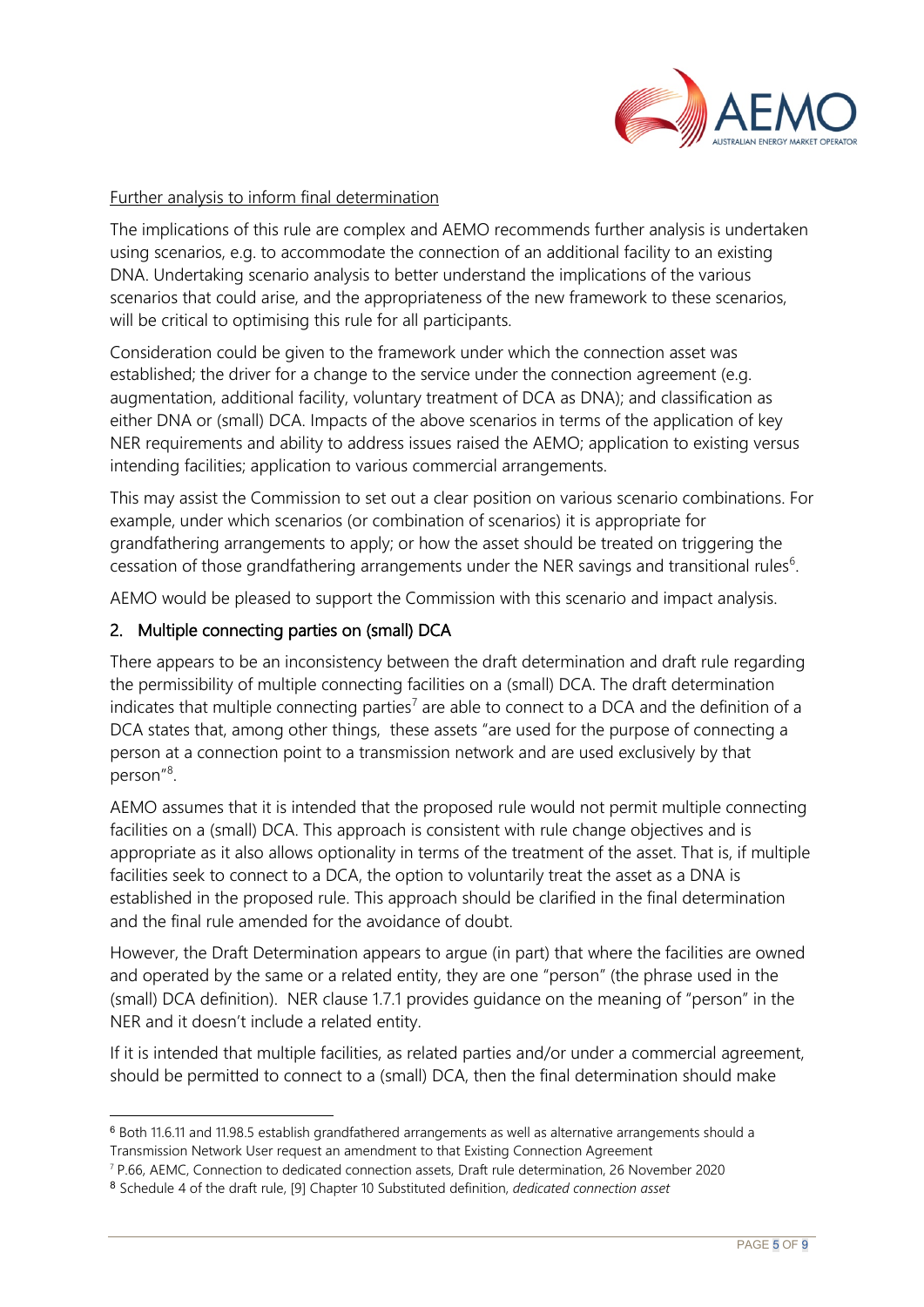

clear that AEMO will deal with only one FRMP, and that any NER requirements are shared and subject to an off-market, commercial agreement between parties. AEMO will not consider dual sets of NER requirements or their impacts on individual connecting facilities. Further, the definition of DCA should be reviewed to ensure clarity in giving effect to this intent.

# 3. Boundary point establishment issues

AEMO does not support the establishment of an obligation on it, through the introduction of new Rule 3.6.2B, to determine boundary point loss factors for each boundary point. AEMO questions the material benefit of the mechanism and is concerned at the cost associated with imposing an obligation on AEMO to calculate boundary point loss factors, which is a function that does not sit within its core dispatch and settlement functions.

### AEMO implementation burden

A significant component of AEMO's implementation costs would arise due to the introduction of boundary point metering, which is an intermediate point at which energy is delivered from the DNA to the shared transmission network. The draft rule requires boundary point metering to be installed and maintained by TNSPs, presumably to a similar standard to market metering. However, as the boundary point meters will not be used for settlement purposes, changes to AEMO systems, processes and methodologies would be required to accommodate the boundary point meter and calculate the losses. For example, systems used to support transmission loss factor calculations and market systems would need to be changed and may involve significant costs (depending on the complexity of those changes).

### Boundary point loss factors

AEMO queries whether the intra-regional losses accruing on a DNA are sufficiently material to warrant the additional burden of separately calculating loss factors for each boundary point. It is recommended that the Commission undertake further analysis to understand the benefit of this mechanism and to quantify the losses relative to other settlement amounts.

If the Commission considers that the intra-regional losses accruing on a DNA are material and warrant a mechanism to ensure equitable allocation to parties funding the DNA, then AEMO considers that key changes are required to streamline its implementation and ongoing requirements.

The responsibility for determining boundary point losses would most appropriately be performed by the Primary TNSP given that the DNA will be part of its transmission network. Alternatively, this role might be undertaken by the Co-ordinating Network Service Provider (NSP) in a region. This could be an appropriate alternative given that the Coordinating NSP is already tasked with calculating settlement residue and some aggregate annual revenue requirement (AARR) allocations on behalf of TNSPs within a region.

To ensure a consistent and coordinated approach, it is recommended that the rules include some level of prescription for calculating boundary point losses. This will ensure that the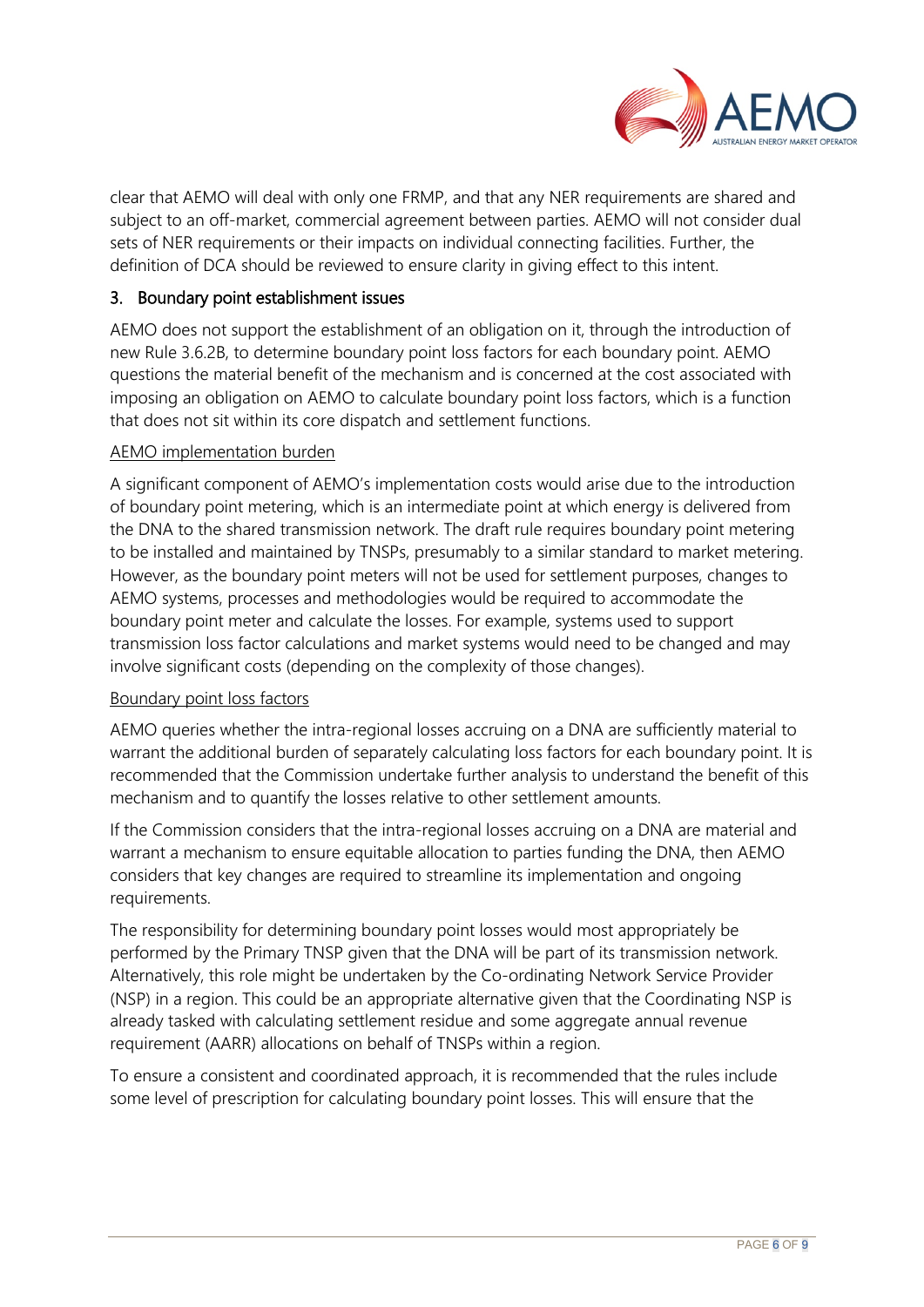

approach is consistent within and across regions, and therefore equitably distributed to DNA investors.

AEMO would welcome the opportunity to discuss these issues further with the Commission in reaching its Final Determination.

### Transitional arrangements

AEMO requests that the Commission consider appropriate transitional arrangements to support boundary loss factors under the new rule, and these will depend on the outcomes of the final determination.

If AEMO is not required to calculate boundary point losses, it may be able to comply within the 6-month transitional period. To the extent that there are any consequential changes to the Forward-Looking Transmission Loss Factors (FLLF) methodology required to implement the new rule, AEMO requests a transitional provision that would exempt it from the application of the Rules consultation procedures. Also, depending on when final rule commences operation, AEMO may need a transitional arrangement to incorporate any changes required part way through the transmission loss factors calculation cycle.

If the Commission ultimately considers that AEMO should be responsible for boundary point losses, then more substantial transitional arrangements will be required. AEMO will require at least a year to implement systems changes and will need to consult fully with stakeholders on subsequent changes to the FLLF Methodology in accordance with the Rules consultation procedures.

# 4. Performance standards requirements differences

TNSPs will negotiate performance standards with facilities at the connection point between the facility and the DNA. This means that performance standards will be adequate at that connection point. However, due to degradation of performance from that facility connection point to the shared transmission network, performance of the shared transmission network may be below that of existing obligations.

AEMO therefore proposes that additional performance standards should apply to TNSPs where the DNA meets the shared transmission network, and that these would be consistent with those applying to generators in respect of S5.2.5.1 (reactive power capability), S5.2.5.2 (harmonic distortion), S5.2.5.5 (reactive current injection) and S5.2.5.13.

# 5. Removal of DCASP requirements

AEMO should continue to maintain visibility over any parts of the transmission system that comprise DCAs and DNAs. Removal of NER 2.5.1A(b) would mean that there is no longer a mechanism to require the relevant classification information. While the proposed rule provides the Primary TNSP with visibility of material augmentations for network planning purposes, it is appropriate that AEMO should have similar visibility.

AEMO therefore proposes that under NER 2.5.1A(b) a TNSP continue to be required to classify any parts of its transmission system that are DCAs, and extend this to DNAs. Further, so that there is a central register of these assets, under NER 2.5.1A(c) a TNSP should be required to register the assets with the AER (similar to how existing DCAs were registered).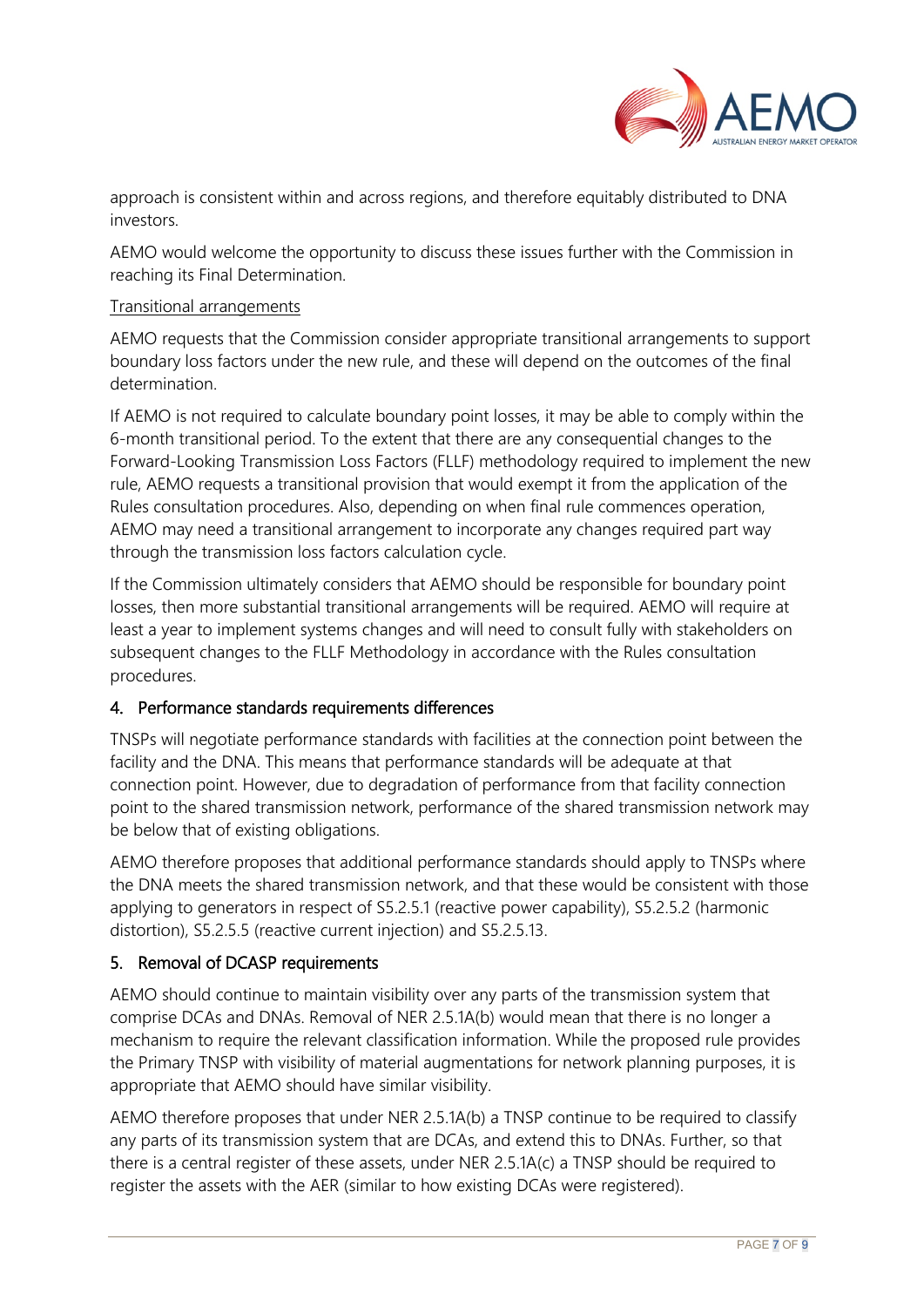

# 6. Renewable Energy Zone (REZ) implications

There is a relationship between the draft rule and the development of the REZ framework, which is being progressed by the ESB. In its draft determination, for example, the Commission acknowledges that there is the potential for the DNA and REZ framework to converge over time. It is too early in the REZ framework development process to understand exactly what the implications will be. AEMO considers that it is likely that aspects of the DCA framework may need to flex in the future to accommodate the ultimate design of the REZ framework.

In particular, a radial design, as required by the DNA, is not an optimal configuration for the overall transmission network, and brings with it the potential for various security and efficiency issues. There is a chance that the proposed rule will incentivise further development of, or on, radial assets which may exacerbate the risks of such configurations.

While the rationale for a radial design is acknowledged, AEMO notes that in the future this aspect of the proposed rule may need to be reviewed once a framework for REZs is finalised or its outcomes clearer. An eventual risk is that generators on radial DNAs will find they have poor access to the Regional Reference Price, and emergent access needs may become apparent. At this point however, it is too early to incorporate ESB REZ elements into this rule change or to otherwise contemplate these changes, other than where possibly allowing flexibility for these.

### 7. Timeframes

The proposed commencement of the new rule may not allow AEMO sufficient time to update its processes, systems and documentation, given the high volume of competing priorities and regulatory change likely to fall in the same period.

Based on rule change process timeframes and on the proposal for a 6-month transition period, the new rules could be anticipated to commence in August 2021. During this period, AEMO will be implementing a number of other significant change programs which will impact on its capacity for implementing this rule change, including Five Minute Settlement, Wholesale Demand Response Mechanism, Customer Switching, Electricity and Gas B2B changes, and Measures to Improve Transparency in the Gas Market.

This means that updates to systems, documentation, workflows and training to accommodate the rule change will need to be balanced with the significant regulatory implementation program being rolled out in Q3 and Q4 of 2021<sup>[9](#page-7-0)</sup>.

If, as discussed above, an obligation is placed on AEMO to determine boundary point loss factors, this would require a transitional period of at least a year.

As the rule change proponent, AEMO clearly supports the drivers for a new framework. However, based on the arrangements established by the draft determination AEMO considers that the need for reform will need to be tempered by its capacity, and that of industry, to implement the required changes. AEMO considers that that this will require more than six months.

<span id="page-7-0"></span><sup>9</sup> The Regulatory Implementation Roadmap can be found at https://aemo.com.au/initiatives/major-programs/regulatoryimplementation-roadmap.